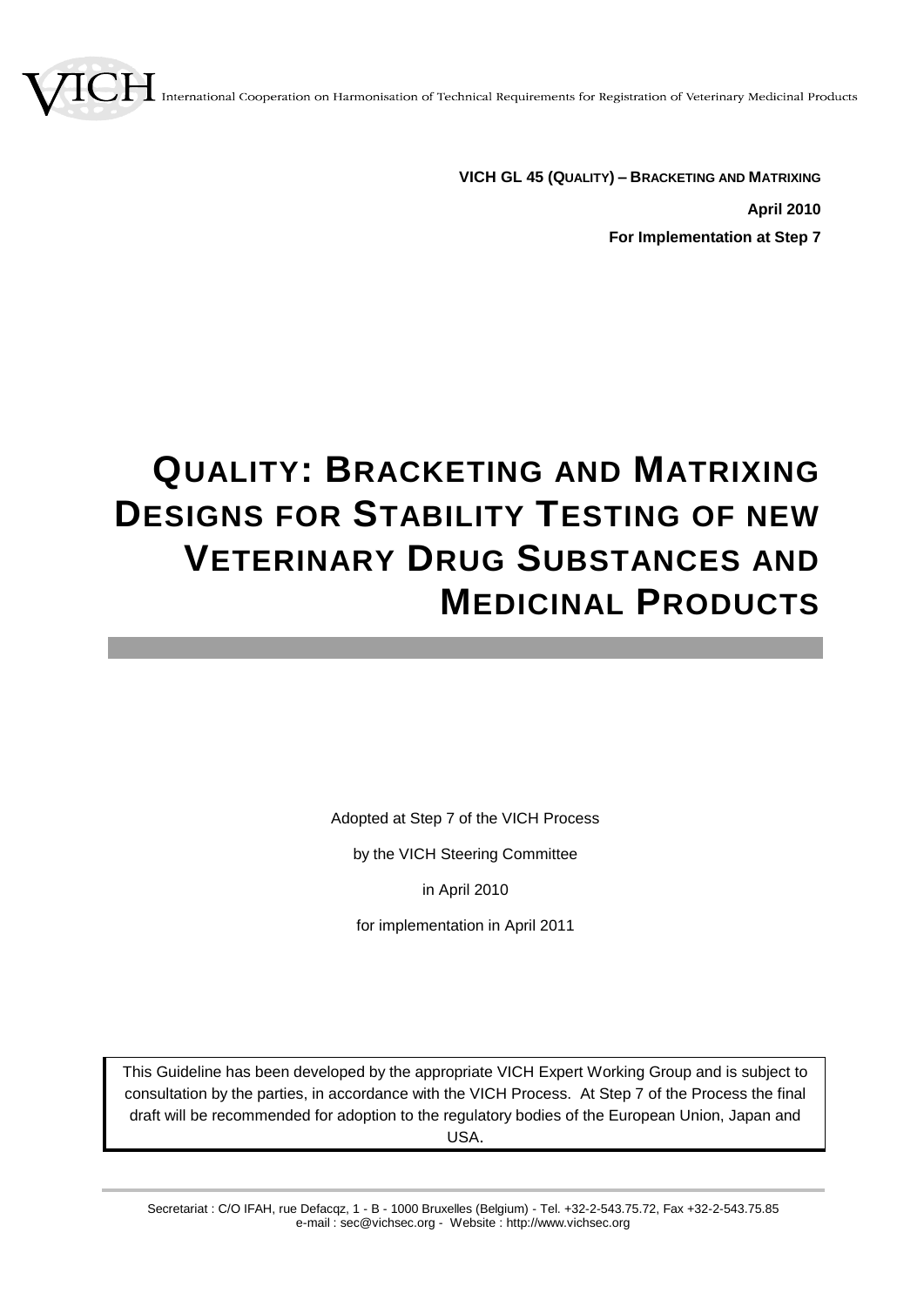# **Table of Contents**

# 1. INTRODUCTION

- 1.1. Objective of the Guideline
- 1.2. Background
- 1.3. Scope of the Guideline

#### 2. GUIDELINES

- 2.1. General
- 2.2. Applicability of Reduced Designs
- 2.3. Bracketing
- 2.4. Matrixing
- 2.5. Data Evaluation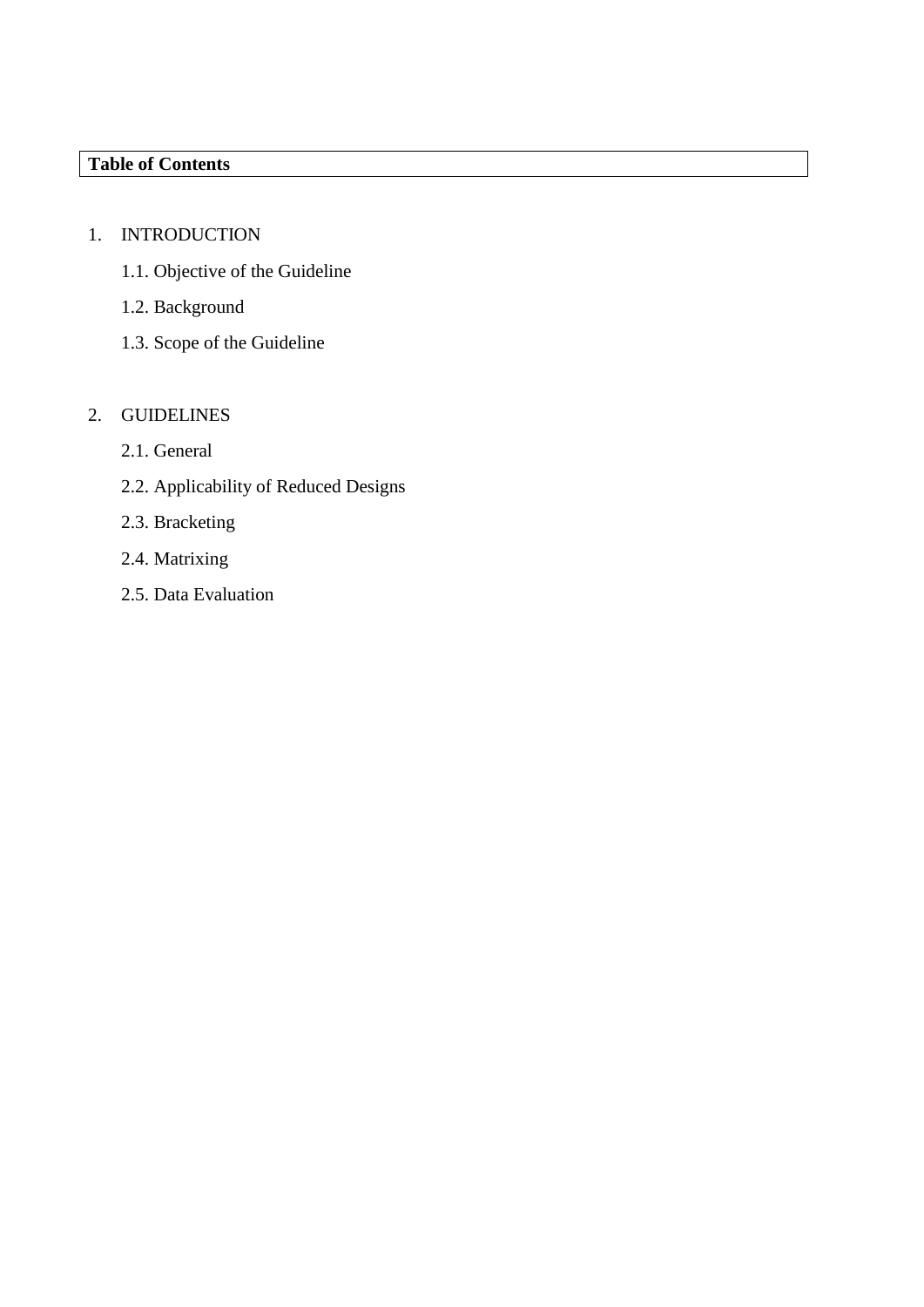## **1. INTRODUCTION**

#### **1.1 Objectives of the Guideline**

This guideline is intended to address recommendations on the application of bracketing and matrixing to stability studies conducted in accordance with principles outlined in the VICH GL 3 ( R )Harmonised Tripartite guideline on Stability Testing of New Veterinary Drug Substances and Medicinal Products (hereafter referred to as the parent guideline).

#### **1.2 Background**

The parent guideline notes that the use of matrixing and bracketing can be applied, if justified, to the testing of new veterinary drug substances and medicinal products, but provides no further guidance on the subject.

## **1.3 Scope of the Guideline**

This document provides guidance on bracketing and matrixing study designs. Specific principles are defined in this guideline for situations in which bracketing or matrixing can be applied. Sample designs are provided for illustrative purposes, and should not be considered the only, or the most appropriate, designs in all cases.

## **2. GUIDELINES**

## **2.1 General**

A full study design is one in which samples for every combination of all design factors are tested at all time points. A reduced design is one in which samples for every factor combination are not all tested at all time points. A reduced design can be a suitable alternative to a full design when multiple design factors are involved. Any reduced design should have the ability to adequately predict the retest period or shelf life. Before a reduced design is considered, certain assumptions should be assessed and justified. The potential risk should be considered of establishing a shorter retest period or shelf life than could be derived from a full design due to the reduced amount of data collected.

During the course of a reduced design study, a change to full testing or to a less reduced design can be considered if a justification is provided and the principles of full designs and reduced designs are followed. However, proper adjustments should be made to the statistical analysis, where applicable, to account for the increase in sample size as a result of the change. Once the design is changed, full testing or less reduced testing should be carried out through the remaining time points of the stability study.

# **2.2 Applicability of Reduced Designs**

Reduced designs can be applied to the formal stability study of most types of new veterinary medicinal products, although additional justification should be provided for certain complex drug delivery systems where there are a large number of potential drug-device interactions. For the study of new veterinary drug substances, matrixing is of limited utility and bracketing is generally not applicable.

Whether bracketing or matrixing can be applied depends on the circumstances, as discussed in detail below. The use of any reduced design should be justified. In certain cases, the condition described in this guideline is sufficient justification for use, while in other cases, additional justification should be provided. The type and level of justification in each of these cases will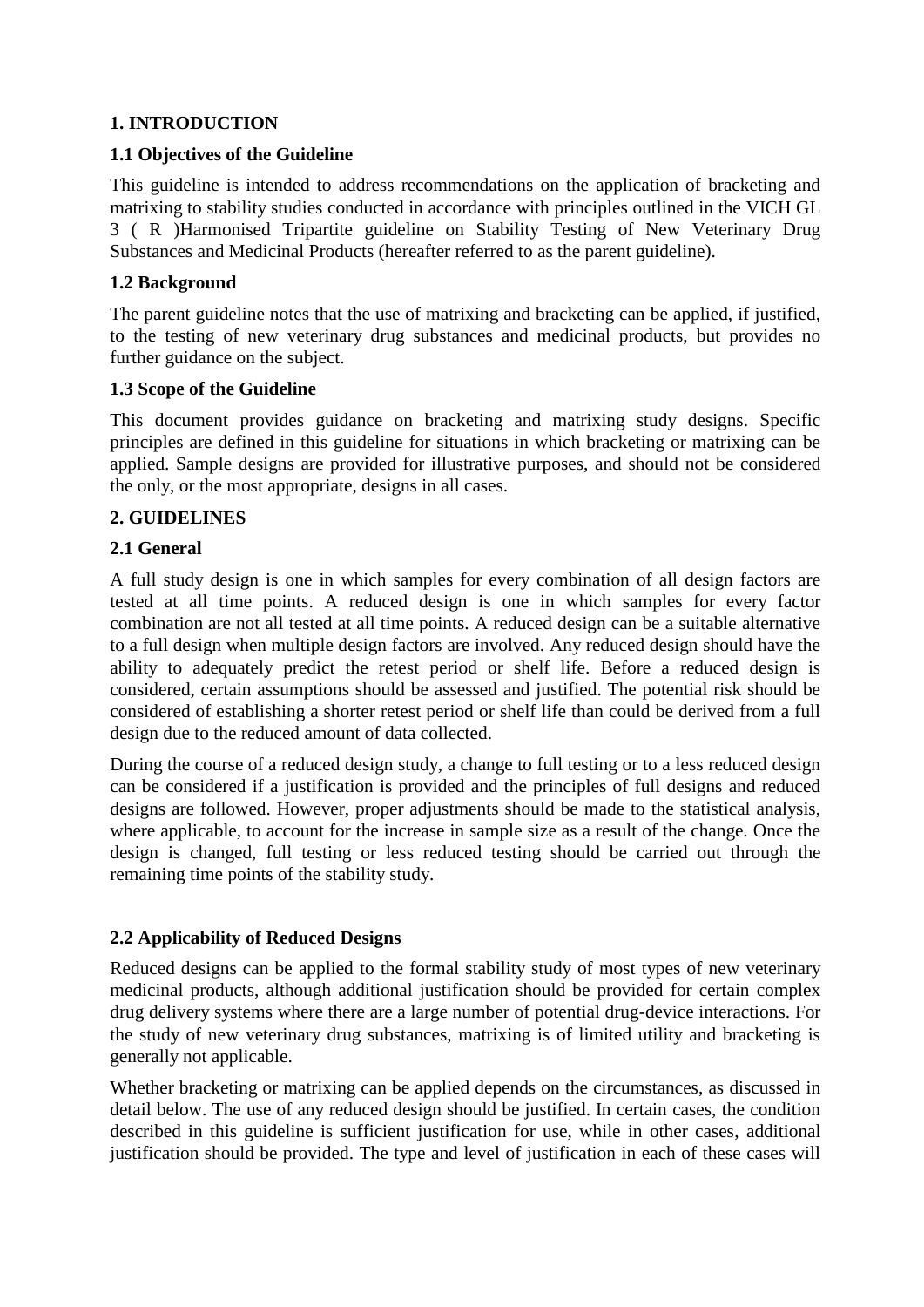depend on the available supporting data. Data variability and product stability, as shown by supporting data, should be considered when a matrixing design is applied.

Bracketing and matrixing are reduced designs based on different principles. Therefore, careful consideration and scientific justification should precede the use of bracketing and matrixing together in one design.

## **2.3 Bracketing**

As defined in the glossary to the parent guideline, bracketing is the design of a stability schedule such that only samples on the extremes of certain design factors (e.g., strength, container size and/or fill) are tested at all time points as in a full design. The design assumes that the stability of any intermediate levels is represented by the stability of the extremes tested.

The use of a bracketing design would not be considered appropriate if it cannot be demonstrated that the strengths or container sizes and/or fills selected for testing are indeed the extremes.

## **2.3.1 Design Factors**

Design factors are variables (e.g., strength, container size and/or fill) to be evaluated in a study design for their effect on product stability.

## *2.3.1.1 Strength*

Bracketing can be applied to studies with multiple strengths of identical or closely related formulations. Examples include but are not limited to (1) capsules of different strengths made with different fill plug sizes from the same powder blend, (2) tablets of different strengths manufactured by compressing varying amounts of the same granulation, and (3) oral solutions of different strengths with formulations that differ only in minor excipients (e.g., colourants, flavourings).

With justification, bracketing can be applied to studies with multiple strengths where the relative amounts of drug substance and excipients change in a formulation. Such justification can include a demonstration of comparable stability profiles among the different strengths of clinical or development batches.

In cases where different excipients are used among strengths, bracketing generally should not be applied.

# *2.3.1.2 Container Closure Sizes and/or Fills*

Bracketing can be applied to studies of the same container closure system where either container size or fill varies while the other remains constant. However, if a bracketing design is considered where both container size and fill vary, it should not be assumed that the largest and smallest containers represent the extremes of all packaging configurations. Care should be taken to select the extremes by comparing the various characteristics of the container closure system that may affect product stability. These characteristics include container wall thickness, closure geometry, surface area to volume ratio, headspace to volume ratio, water vapour permeation rate or oxygen permeation rate per dosage unit or unit fill volume, as appropriate.

With justification, bracketing can be applied to studies for the same container when the closure varies. Justification could include a discussion of the relative permeation rates of the bracketed container closure systems.

# **2.3.2 Design Considerations and Potential Risks**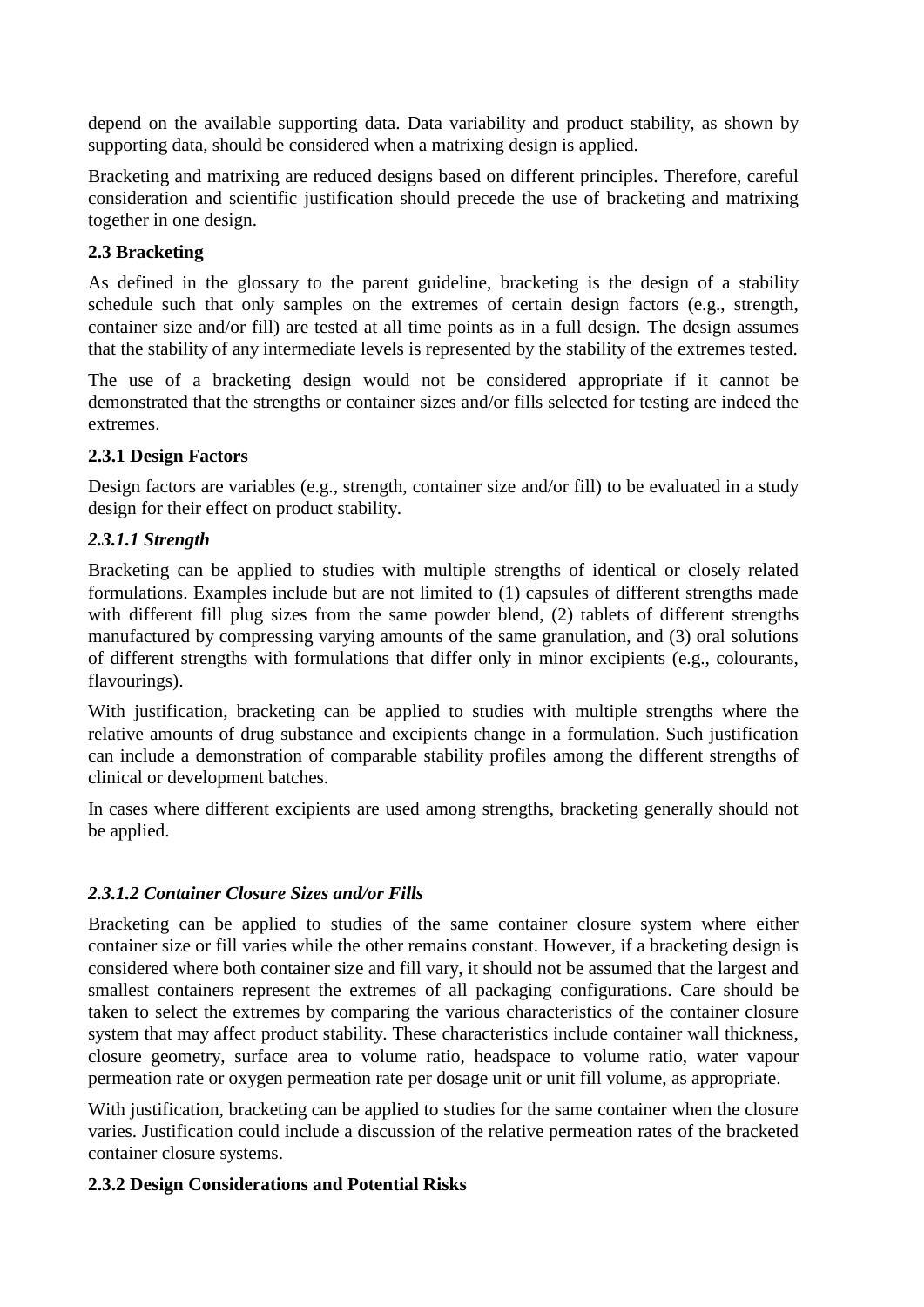If, after starting the studies, one of the extremes is no longer expected to be marketed, the study design can be maintained to support the bracketed intermediates. A commitment should be provided to carry out stability studies on the marketed extremes post-approval.

Before a bracketing design is applied, its effect on the retest period or shelf life estimation should be assessed. If the stability of the extremes is shown to be different, the intermediates should be considered no more stable than the least stable extreme (i.e., the shelf life for the intermediates should not exceed that for the least stable extreme).

## **2.3.3 Design Example**

An example of a bracketing design is given in Table 1. This example is based on a product available in three strengths and three container sizes. In this example, it should be demonstrated that the 15 ml and 500 ml high-density polyethylene container sizes truly represent the extremes. The batches for each selected combination should be tested at each time point as in a full design.

| Strength          |                 | 50 mg |   |   | 75 mg |   | $100$ mg |   |   |
|-------------------|-----------------|-------|---|---|-------|---|----------|---|---|
| <b>Batch</b>      |                 |       | 2 | 3 | 2     | 3 |          |   |   |
| Container<br>size | $15 \text{ ml}$ | T     | T | т |       |   | T        | T | T |
|                   | 100<br>ml       |       |   |   |       |   |          |   |   |
|                   | 500<br>ml       | T     | T | T |       |   | T        | T | m |

**Table 1: Example of a Bracketing Design**

Key:  $T =$  Sample tested

# **2.4 Matrixing**

As defined in the glossary of the parent guideline, matrixing is the design of a stability schedule such that a selected subset of the total number of possible samples for all factor combinations would be tested at a specified time point. At a subsequent time point, another subset of samples for all factor combinations would be tested. The design assumes that the stability of each subset of samples tested represents the stability of all samples at a given time point. The differences in the samples for the same medicinal product should be identified as, for example, covering different batches, different strengths, different sizes of the same container closure system, and possibly, in some cases, different container closure systems.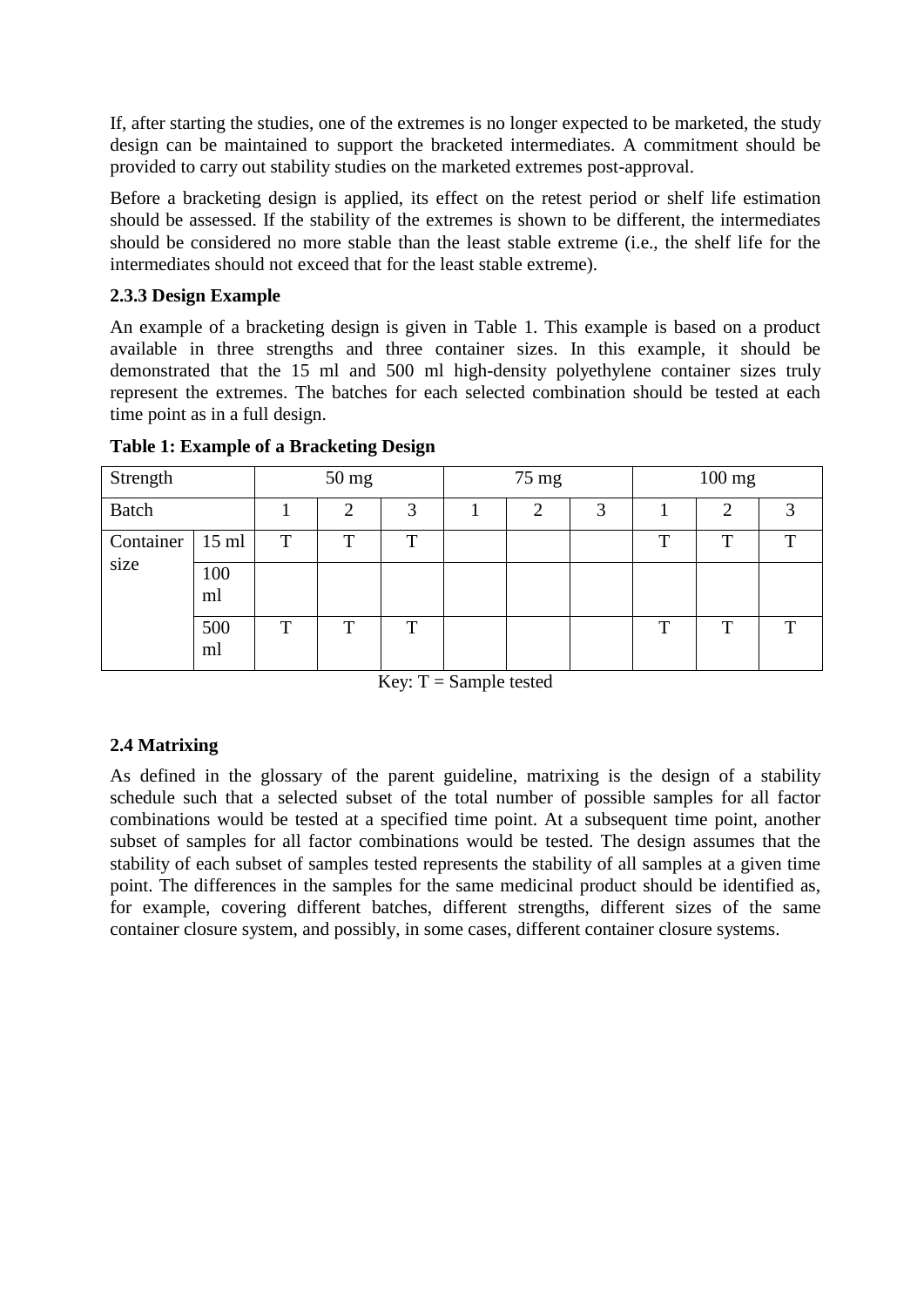When a secondary packaging system contributes to the stability of the veterinary medicinal product, matrixing can be performed across the packaging systems.

Each storage condition should be treated separately under its own matrixing design. Matrixing should not be performed across test attributes. However, alternative matrixing designs for different test attributes can be applied if justified.

## **2.4.1 Design Factors**

Matrixing designs can be applied to strengths with identical or closely related formulations. Examples include but are not limited to (1) capsules of different strengths made with different fill plug sizes from the same powder blend, (2) tablets of different strengths manufactured by compressing varying amounts of the same granulation, and (3) oral solutions of different strengths with formulations that differ only in minor excipients (e.g., colourants or flavourings).

Other examples of design factors that can be matrixed include batches made by using the same process and equipment, and container sizes and/or fills in the same container closure system.

With justification, matrixing designs can be applied, for example, to different strengths where the relative amounts of drug substance and excipients change or where different excipients are used or to different container closure systems. Justification should generally be based on supporting data. For example, to matrix across two different closures or container closure systems, supporting data could be supplied showing relative moisture vapour transmission rates or similar protection against light. Alternatively, supporting data could be supplied to show that the medicinal product is not affected by oxygen, moisture, or light.

#### **2.4.2 Design Considerations**

A matrixing design should be balanced as far as possible so that each combination of factors is tested to the same extent over the intended duration of the study and through the last time point prior to submission. However, due to the recommended full testing at certain time points, as discussed below, it may be difficult to achieve a complete balance in a design where time points are matrixed.

In a design where time points are matrixed, all selected factor combinations should be tested at the initial and final time points, while only certain fractions of the designated combinations should be tested at each intermediate time point. If full long-term data for the proposed shelf life will not be available for review before approval, all selected combinations of batch, strength, container size, and fill, among other things, should also be tested at 12 months or at the last time point prior to submission. In addition, data from at least three time points, including initial, should be available for each selected combination through the first 12 months of the study. For matrixing at an accelerated or intermediate storage condition, care should be taken to ensure testing occurs at a minimum of three time points, including initial and final, for each selected combination of factors.

When a matrix on design factors is applied, if one strength or container size and/or fill is no longer intended for marketing, stability testing of that strength or container size and/or fill can be continued to support the other strengths or container sizes and/or fills in the design.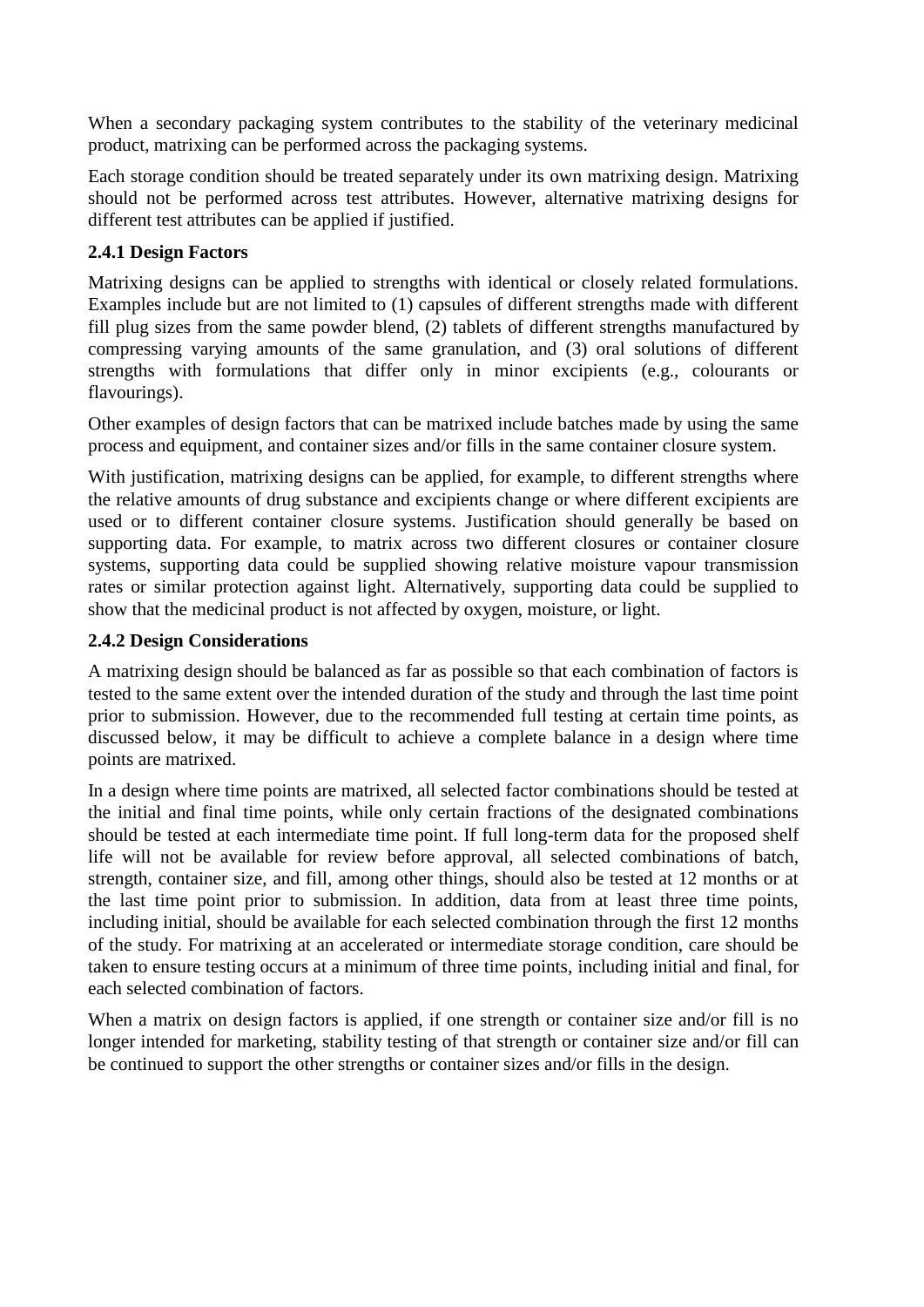#### **2.4.3 Design Examples**

Examples of matrixing designs on time points for a medicinal product in two strengths (S1 and S2) are shown in Table 2. The *terms "one-half reduction"* and *"one-third reduction*" refer to the reduction strategy initially applied to the full study design. For example, a "one-half reduction" initially eliminates one in every two time points from the full study design and a "one-third reduction" initially removes one in every three. In the examples shown in Table 2, the reductions are less than one-half and one-third due to the inclusion of full testing of all factor combinations at some time points as discussed in section 2.4.2. These examples include full testing at the initial, final, and 12-month time points. The ultimate reduction is therefore less than one-half (24/48) or one-third (16/48), and is actually 15/48 or 10/48, respectively.

#### **Table 2: Examples of Matrixing Designs on Time Points for a Medicinal Product with Two Strengths**

| Time point (months) |                | O       | 3 | 6 | 9           | 12 | 18 | 24 | 36 |   |
|---------------------|----------------|---------|---|---|-------------|----|----|----|----|---|
| Strength            | S <sub>1</sub> | Batch 1 | T | T |             | т  | T  |    | m  | T |
|                     |                | Batch 2 | T | T |             | T  | T  | T  |    | T |
|                     |                | Batch 3 | T |   | T           |    | T  | T  |    | T |
|                     | S <sub>2</sub> | Batch 1 | T |   | T           |    | T  |    | T  | T |
|                     |                | Batch 2 | T | т |             | T  | T  | T  |    | T |
|                     |                | Batch 3 | T |   | $\mathbf T$ |    | Т  |    | ௱  | T |

#### *"One-Half Reduction"*

Key:  $T =$  Sample tested

| Time point (months) |                | $\theta$ | 3 | 6 | 9           | 12 | 18 | 24 | 36 |             |
|---------------------|----------------|----------|---|---|-------------|----|----|----|----|-------------|
| Strength            | S <sub>1</sub> |          | T | T |             | T  | T  |    | m  | T           |
|                     |                | Batch 2  | T | m | m           |    | m  | Т  |    | $\mathbf T$ |
|                     |                | Batch 3  | T |   | T           | T  | T  | Т  | m  | T           |
|                     | S <sub>2</sub> | Batch 1  | T |   | $\mathbf T$ | T  | T  | Т  | m  | T           |
|                     |                | Batch 2  | T | T |             | т  | T  |    | m  | T           |
|                     |                | Batch 3  | T | T | m           |    | m  | T  |    | $\mathbf T$ |

#### *"One-Third Reduction"*

Key:  $T =$  Sample tested

Additional examples of matrixing designs for a medicinal product with three strengths and three container sizes are given in Tables 3a and 3b. Table 3a shows a design with matrixing on time points only and Table 3b depicts a design with matrixing on time points and factors. In Table 3a, all combinations of batch, strength, and container size are tested, while in Table 3b, certain combinations of batch, strength and container size are not tested.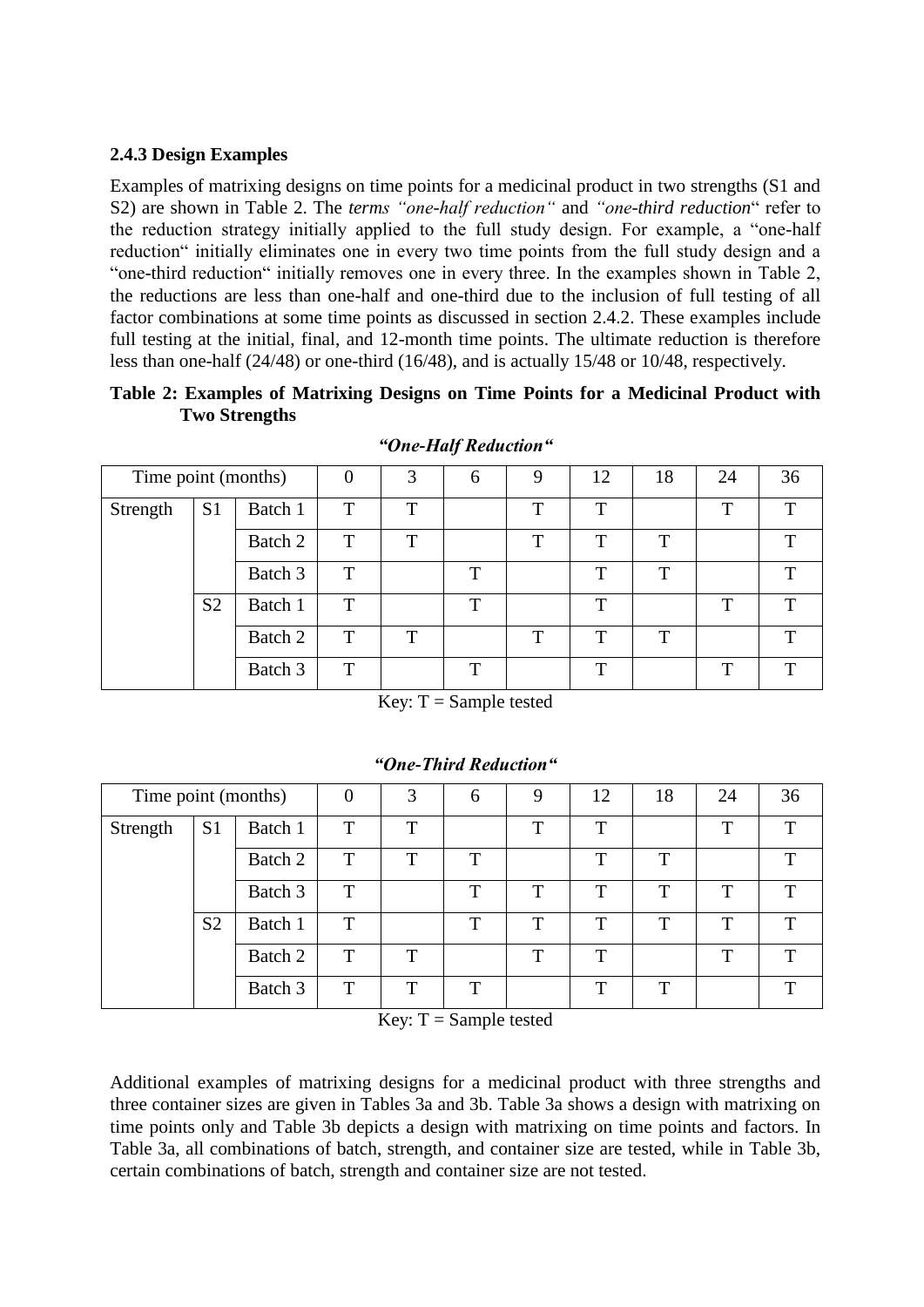#### **Tables 3a and 3b: Examples of Matrixing Designs for a Medicinal Product with Three Strengths and Three Container Sizes**

| Strength       | Q<br>ΩI        |                |                |                | S <sub>2</sub> |                | S <sub>3</sub> |                |    |
|----------------|----------------|----------------|----------------|----------------|----------------|----------------|----------------|----------------|----|
| Container size | A              |                | C              | A              | B              |                | A              | В              |    |
| Batch 1        | T1             | T <sub>2</sub> | T <sub>3</sub> | T <sub>2</sub> | T3             | T <sub>1</sub> | T <sub>3</sub> | T1             | T2 |
| Batch 2        | T <sub>2</sub> | T <sub>3</sub> | T <sub>1</sub> | T <sub>3</sub> | $\rm T1$       | T <sub>2</sub> | T <sub>1</sub> | T2             | T3 |
| Batch 3        | T <sub>3</sub> | T1             | T2             | T1             | T <sub>2</sub> | T <sub>3</sub> | T <sub>2</sub> | T <sub>3</sub> | T1 |

#### **3a Matrixing on Time Points**

**3b Matrixing on Time Points and Factors**

| Strength       | $\mathbf{C}$<br>D. |    |                | S <sub>2</sub> |    |                | S3             |                |    |
|----------------|--------------------|----|----------------|----------------|----|----------------|----------------|----------------|----|
| Container size | A                  |    |                | A              | B  |                | A              | B              |    |
| Batch 1        | T1                 | T2 |                | T <sub>2</sub> |    | T <sup>1</sup> |                | T1             | T? |
| Batch 2        |                    | T3 | T <sub>1</sub> | T <sub>3</sub> | T1 |                |                |                | T3 |
| Batch 3        | T3                 |    | T2             |                | T2 | T <sub>3</sub> | T <sub>2</sub> | T <sub>3</sub> |    |

Key:

| Time-point     |   |   |   |              | 12 | 18           | 24           | 36             |
|----------------|---|---|---|--------------|----|--------------|--------------|----------------|
| (months)       |   |   |   |              |    |              |              |                |
| $T$ 1          | m |   | m | m            | m  | $\mathbf{r}$ | $\mathbf{r}$ | $\blacksquare$ |
| T <sub>2</sub> |   | m |   | $\mathbf{r}$ | m  |              | m            | $\mathbf{r}$   |
| T <sub>3</sub> | m | m | m |              | m  | m            |              | m              |

S 1, S2, and S3 are different strengths. A, B, and C are different container sizes.

 $T =$  Sample tested

#### **2.4.4 Applicability and Degree of Reduction**

The following, although not an exhaustive list, should be considered when a matrixing design is contemplated:

• knowledge of data variability

- expected stability of the medicinal product
- availability of supporting data
- stability differences in the medicinal product within a factor or among factors

and/or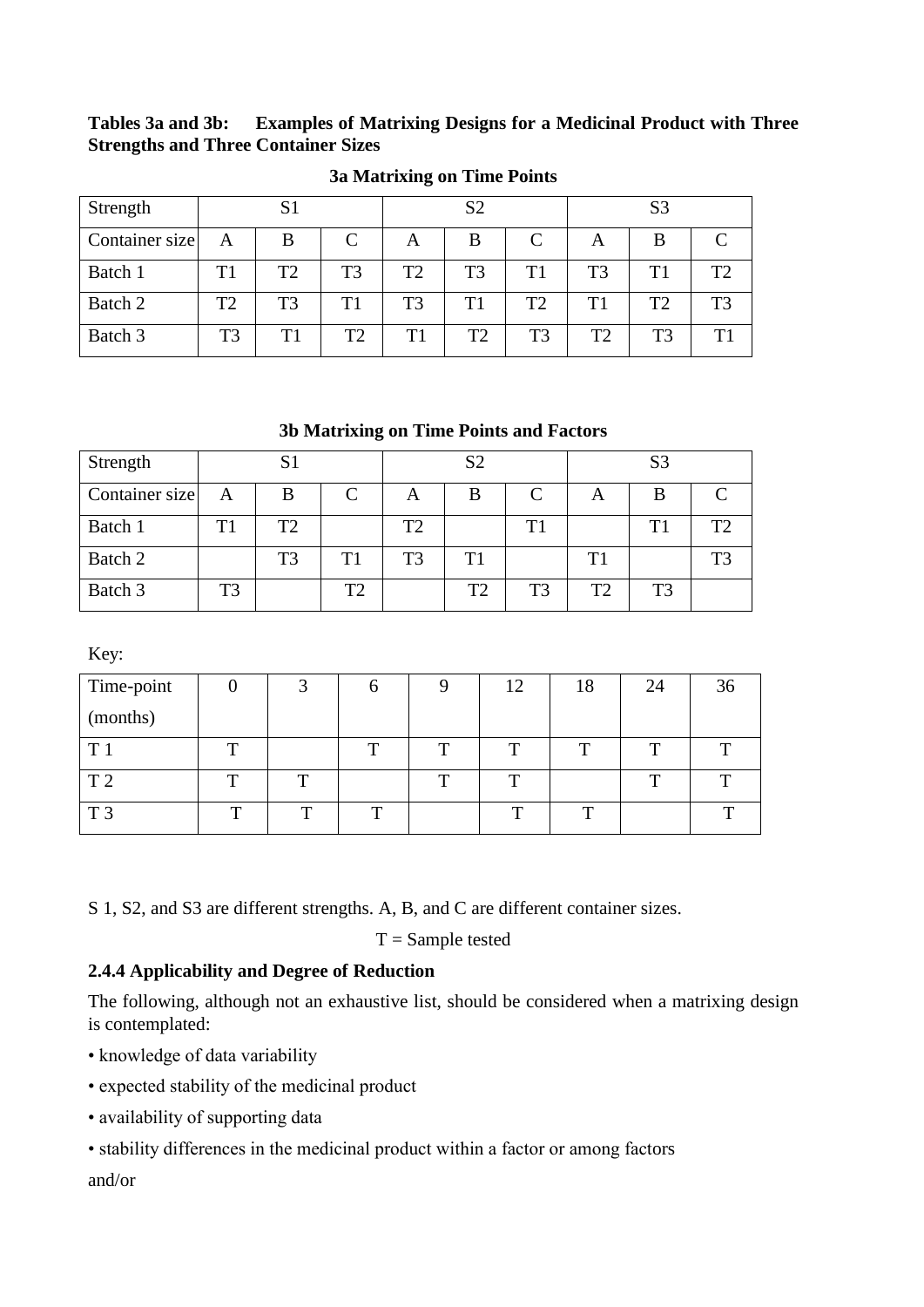• number of factor combinations in the study

In general, a matrixing design is applicable if the supporting data indicate predictable product stability. Matrixing is appropriate when the supporting data exhibit only small variability. However, where the supporting data exhibit moderate variability, a matrixing design should be statistically justified. If the supportive data show large variability, a matrixing design should not be applied.

A statistical justification could be based on an evaluation of the proposed matrixing design with respect to its power to detect differences among factors in the degradation rates or its precision in shelf life estimation.

If a matrixing design is considered applicable, the degree of reduction that can be made from a full design depends on the number of factor combinations being evaluated. The more factors associated with a product and the more levels in each factor, the larger the degree of reduction that can be considered. However, any reduced design should have the ability to adequately predict the product shelf life.

#### **2.4.5 Potential Risk**

Due to the reduced amount of data collected, a matrixing design on factors other than time points generally has less precision in shelf life estimation and yields a shorter shelf life than the corresponding full design. In addition, such a matrixing design may have insufficient power to detect certain main or interaction effects, thus leading to incorrect pooling of data from different design factors during shelf life estimation. If there is an excessive reduction in the number of factor combinations tested and data from the tested factor combinations can not be pooled to establish a single shelf life, it may be impossible to estimate the shelf lives for the missing factor combinations.

A study design that matrixes on time points only would often have similar ability to that of a full design to detect differences in rates of change among factors and to establish a reliable shelf life. This feature exists because linearity is assumed and because full testing of all factor combinations would still be performed at both the initial time point and the last time point prior to submission.

#### **2.5 Data Evaluation**

Stability data from studies in a reduced design should be treated in the same manner as data from full design studies.